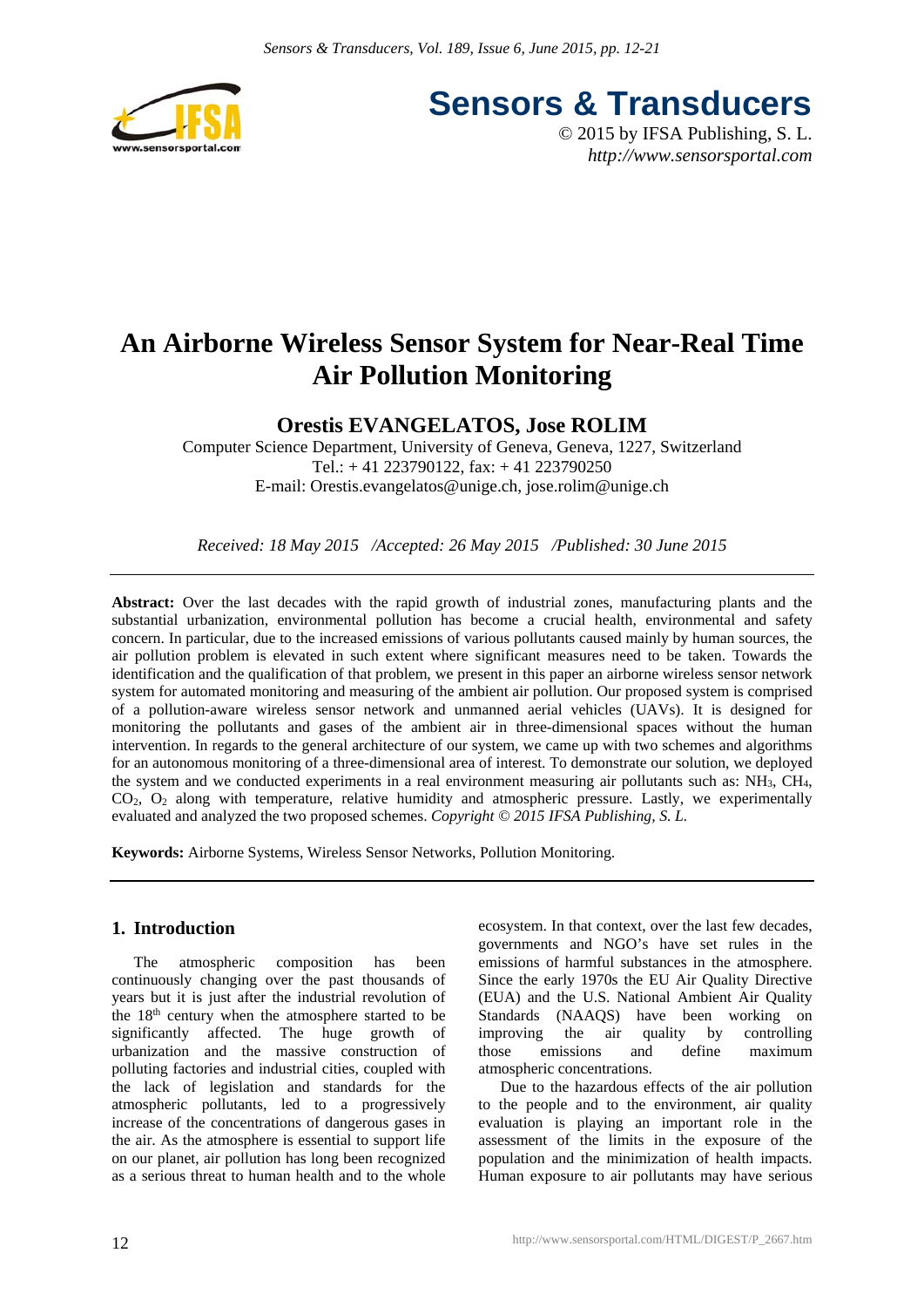health effects depending on several factors such as: duration, magnitude and frequency of the exposure. People in their everyday lives come in contact with various pollutants in the air both indoors and outdoors. As a matter of fact, air quality monitoring is crucial not only for assessing the exposure of the population to the air pollution but it can also be proven extremely useful for scientists in improving the pollution prediction models. In addition it can be used to provide emergency information in the cases of unpredictable disasters. Taking into account the importance of the air pollution monitoring, it is very challenging to monitor how the ambient pollutants are dispersed and diluted in the air both horizontally and vertically. In particular is at high interest a fine grained monitoring in various spatial and temporal distributions.

In relation to the ambient air quality monitoring, several methods and techniques have been developed.

Traditionally the monitoring is done with the use of large monitoring stations placed in static locations such as on top of towers and buildings. However, due to their large size and cost of maintenance, these stations are deployed in relatively spatial areas and consequently they can't act as mobile stations. One of the main contributions of our work is the solution towards this problem; the development of a mobile monitoring system for monitoring the ambient air pollution.

In this paper we present a WSN system [1] along with its architecture and algorithms, for automated ambient air quality monitoring. Air quality sensors integrated with embedded devices enable the measurement of the air pollution in a very efficient and low-cost way. Our proposing system is able to measure with the use of unmanned aerial vehicles (UAVs) and WSNs and without the need of human intervention, the concentrations of several pollutants, gases and environmental parameters, in three dimensional environments in near-real time.

The paper is organized as follows: in Section 2 the related work and motivation is presented. In Section 3 we propose the theoretical schemes and algorithms as well as the implementation of the whole system. In Section 4 we present the system development together with our experimental results and their evaluation. Conclusions and future work are presented in Section 5.

# **2. Related Work**

The significant advantages in distributed sensor network systems including but not limited to reliability, scalability, dynamics and efficiency, have brought the WSN systems into the next generation. WSN systems play an inevitable role in our everyday life and they have been widely adopted in sensing and monitoring applications. In [2] we have proposed a framework with which we can sense, monitor and control an environment by using WSNs. Apart from the use of WSNs in the area of smart environments, lately they have been used also in the context of air sensing and monitoring. Such a system for example, is described in [3], where sensors have been placed on top of cars forming a vehicular WSN dedicated to measure the pollutants' concentrations. In addition, the authors in [4] have developed a monitoring system for ground level air quality analysis in Qatar using a WSN. A system using WSN devoted to the monitoring of particular pollutants has been proposed in [5] where carbon monoxide (CO) sensors were used for the monitoring of the CO levels in the premises of a university campus area. Other similar systems that have been developed for air quality monitoring using WSN are proposed in [6] where the authors have designed a WSN node for remote monitoring of CO and in the [7] where it is proposed a simulation system for air pollution monitoring using WSNs.

Previous work regarding the air quality and the assessment of health impacts near the airports of UK [8] showed that high amounts of pollutants such as CO and NOx are emitted in the air during the take off and the approach of a plane in an airport. Similar works such as the [9] and [10] are presenting models and estimations on the concentrations and behaviour of the pollutants in the air. In these regards we believe that those models and estimations could be verified and improved with the help of a WSN which would measure those pollutants in real environments. The authors in [11] are proposing a framework with which they can monitor in real time particulate matter evolution in construction sites in order to assess the air quality, but although such a system can provide a lot of important information on air quality, it is static and bound to the ground.

Due to the recent advancements in robotics, aviation and material sciences, the gap between airborne systems and WSNs has started to be shortened. Drones are being used in a great variety of applications ranging from search and rescue operations [12] to aerial robotic constructions [13]. In addition, with the technological advancements in 3D printing and laser-cutting technologies, it is possible to manufacture low-cost drones with individual features [14]. The prior work of [15] has used a quadrocopter-drone for implementing a cropping monitoring system in the domain of precision agriculture using WSNs. In [16] the authors have developed a WSN composed of bird-sized micro aerial vehicles and ground nodes in which they have analyzed networking performances, such as RSSI behaviour and packet loss rates. Experimental results on the integration of UAVs and WSNs have been presented in [17].

Systems and deployments that have been proposed so far are mainly investigating individually, or in the most relevant works two out of the three following domains:

a) Air quality monitoring;

b) WSN;

c) UAV.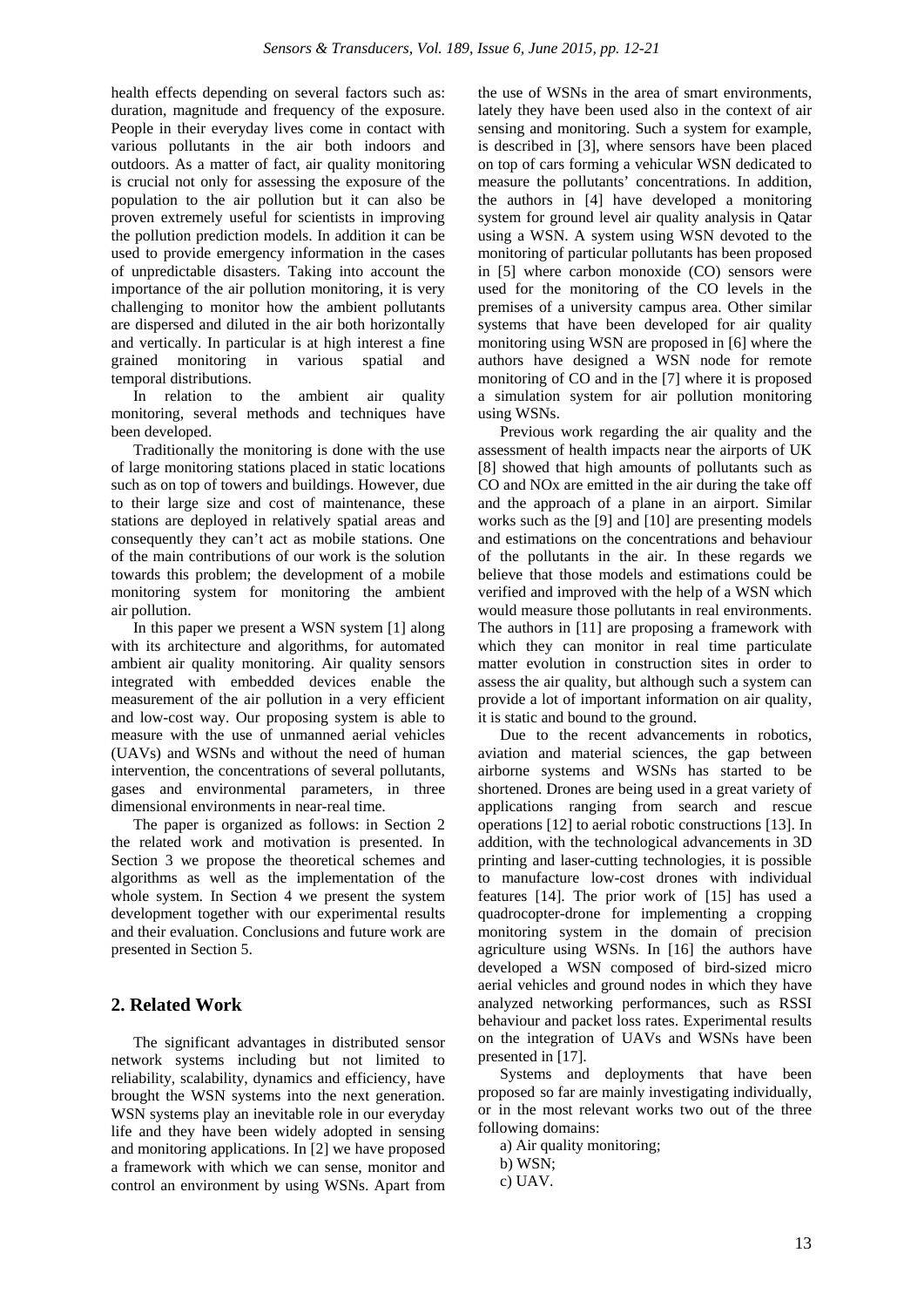To the best of our knowledge there has not been yet proposed a system that combines WSNs, drones and air pollution monitoring mechanisms. Our work presents a low-cost, automated pollution monitoring system which is comprised of a wireless network with sensors dedicated for measuring the concentration of air pollutants and a UAV for performing the measurements in different altitudes, latitudes and longitudes. We came up with two schemes and algorithms resulting in a system's application that can monitor in fine-grained resolution and in near-real time, the ambient air quality in real three-dimensional spaces using WSNs. The information acquired from the system regarding the pollutants' concentrations in the ambient air could be provided as profitable resource data to air quality scientists for improving their environmental models, to governments as prerequisite information for indexing the air quality of their districts and last but not least as influential dissemination information to the people in order to uphold their environmental awareness.

# **3. Architecture**

In our paper we present an Airborne WSN system with which we can monitor the ambient air pollution in three-dimensional real space environments. The measurement of the pollutants in the air is being done by pollution sensors which are placed on top of unmanned aerial vehicles (drones). Drones have the ability to fly and hover in the air both manually and automatically. The general design, algorithms and architecture of our proposed system is divided in the following two categories: A. the theoretical models and algorithms and B. the implementation design. In the following subsections we present, firstly the theoretical models and afterwards the system's implementation design. The overall system's architecture is shown in Fig. 1.



**Fig. 1.** Overall system's architecture.

# **3.1. Theoretical Models, Schemes and Algorithms**

In our work, in order to deal with the measurement of the three-dimensional air space environment, we propose the following general approach to facilitate exposition: we divide the threedimensional area we want to investigate (denoted hereinafter as D) into "small" equally tessellated cubic-subareas (named as monitor-cubes). The threedimensional area D with its monitor-cubes is depicted in Fig. 2. By dividing the whole area of interest D, into these monitor-cubes, we are able to distributively monitor the concerned environment and extract individual pollution data for each of them separately. This allows us to create separate "heat" and history pollution maps for each different physical subareas as well as of the whole area D. The size of each subarea (monitor-cube) can be defined by the user in accordance with the location and the circumstances of the monitoring area. At the same time, this tessellation gives us the possibility of conducting either fine-grained or macro-scaled measurements. We designate that the measurements in each monitor-cube regarding the pollutants, are taken from their center. Our approach, definitions, schemes and algorithms described below hold for both types of measurements; fine-grained and macro-scaled.

# **3.1.1. General Definitions**

Prior to the description of our approach and models, we need make the following general definitions:

**Monitor-Cubes:** (**Subareas**  $S(x,y,z)$ ): To facilitate the exposition of our schemes and algorithms, we assume without loss of generality, that the area D is cubic. As described above, the three-dimensional area D for monitoring the air quality, is tessellated into several "small" cubic subareas S, which we denote as:  $S(x,y,z)$  where  $x \mid x \in [0,k]$  (respectively *y* | *y* ∈ [0,*l*] and *z* | *z* ∈ [0,*m*] ) and *k* +1 (respectively  $y+1$  and  $z+1$ ) is the number of division of the first dimension (respectively of the 2nd and the 3rd) of D. The area D and its tessellation into the subareas S is depicted in Fig. 2.



**Fig. 2.** Interest area D for monitoring showing its tessellation to Subareas  $S(x,y;z)$ .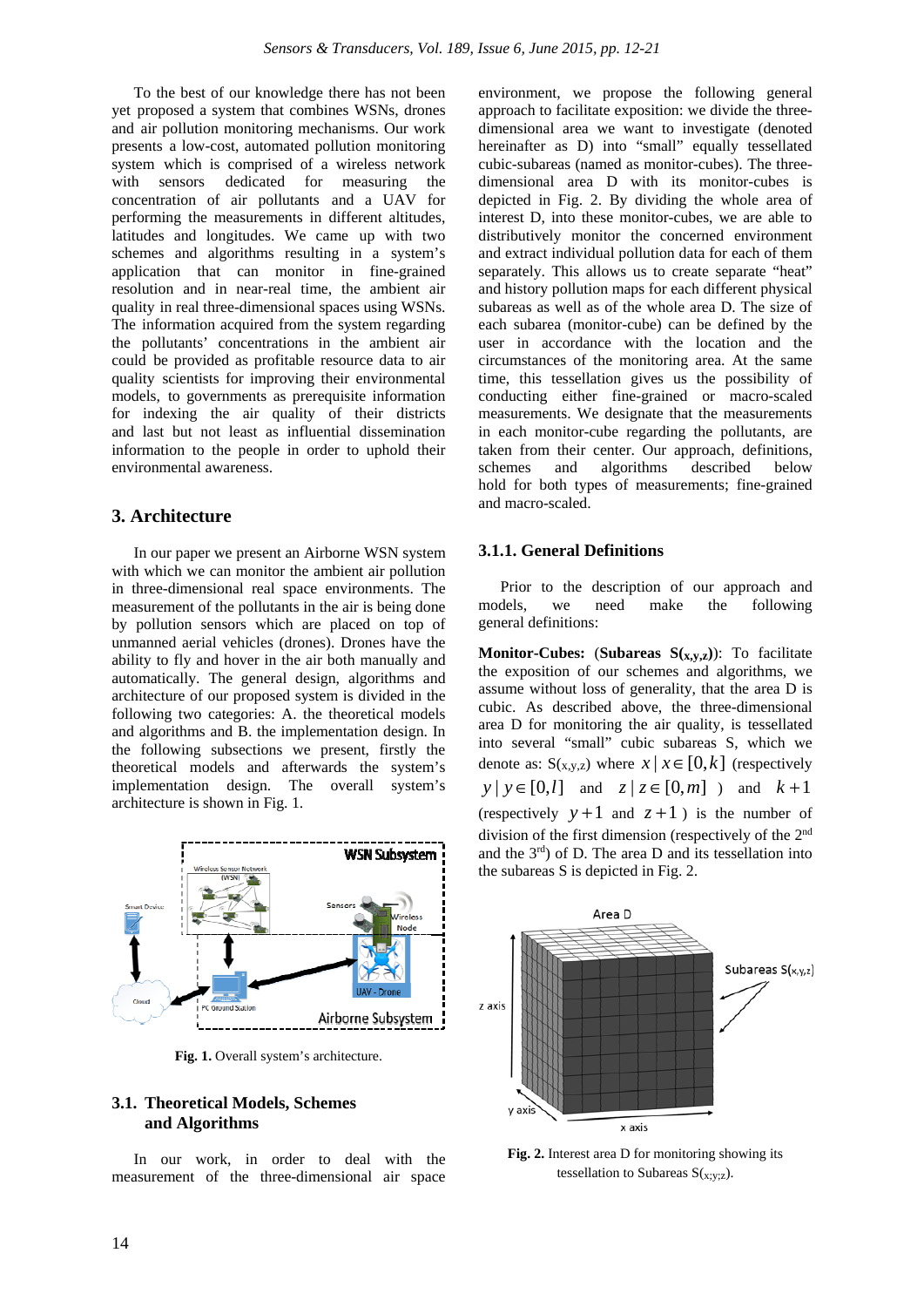**Concentration of Pollutant "a":** (*CPa* ): There are several pollutants existing in the air such as: Nitrogen Oxides  $(NO<sub>x</sub>)$ , Carbon Oxides  $(CO<sub>x</sub>)$ , Ammonia (NH4) etc., and their concentrations vary depending on a number of several parameters such as the: location, altitude, temperature etc. We define the vector: *Concentration of Pollutant "a"* ( *CPa* ): which represents the measured concentration of a pollutant "a" in the air. The value of this parameter is obtained by the pollution sensor and its metric is usually in ppm (parts per million). Subsequently, the *CPa* values are also normalized between [0,1] in

respect to the minimum and maximum concentration values the pollution sensor is able to measure.

**Weight:**  $\overline{W}(x, y, z, i)$ : For each subarea S(x,y,z):

we define a weight  $\overline{W}(x, y, z, i)$ , where  $i \in \mathbb{N}$ . The

weight  $\overline{W}(x, y, z, i)$  represents the arithmetic mean

of the measured concentration of the pollutant *CPa* in a specific subarea  $S(x,y,z)$  of the iteration (monitoring) cycle  $i$ . The term iteration cycle represents one completed monitoring of the whole area D and its value  $i$  represents the  $i<sup>th</sup>$  cycle.

**Measuring Rate (MR):** As *MR* we define the value which represents the measuring rate with which the pollution sensor is collecting pollution data from its nearby environment. The *MR* is defined as *MR = Samples / Second*.

**Duration of Measurement (DM):** As the pollutants in the air sometimes could be burdensome to measure, long time measurements might be required in order to have trustworthy data. Therefore, we define the value: *Duration of Measurement (DM),* to represent the duration of the measuring process. Depending on the environmental variables of the specific time and location, short time measurements might suffice to collect trustworthy data. However in situations such as toxic or harsh environments, long time measurements might be required to obtain more accurate results.

# **3.1.2. Schemes**

In this section we present two different schemes with which we approach the problem of monitoring the ambient air pollution in 3-D spaces. For each of them we present also their respective algorithms.

#### *Sequential Monitoring Scheme*

In the Sequential Monitoring Scheme, the routing of the drone and subsequently the collection of the pollution data by the sensors it carries on, are done in a sequential manner. This means that the drone is routed in a deterministic and predefined trajectory whereas the sensors are collecting data systematically from the center of each *subarea S*. The sensing process and hence the routing pattern starts from the subarea  $S(0,0,0)$  and it covers progressively all the subareas until it will arrive to the subarea  $S(x,y,z)$ . At that point one *iteration cycle (i)* will have been completed. Then the flying and sensing process will restart from the subarea S(0,0,0).

# *Sequential Monitoring Algorithm (SMA)*

The pseudo-code of the *Sequential Monitoring Algorithm* (Algorithm 1) representing the *sequential monitoring scheme* is presented below. For each *iteration cycle* and for each *subarea*, the algorithm measures the concentration of the pollutants and calculates their concentration in absolute numbers and their Weight*W* .

**Algorithm 1:** Sequential Monitoring Algorithm (SMA).

**Input:** Values of: *MR*,*DM* ,*k*,*l*,*m* , **Output:** The Weight  $\overline{W}(x, y, z, i)$ 

 $MR \leftarrow$  default Measuring Rate  $DM \leftarrow$  default Duration of Measurement  $k,l,m \leftarrow$  size of each axis of area D  $\max_i i \leftarrow$  maximum iteration cycles  $x, y, z, i$  ← 0

# **begin**

**while**  $i < max$  *i* **do for**  $z \leftarrow 0$  to  $z = m$  **do for**  $y \leftarrow 0$  to  $y = l$  **do for**  $x \leftarrow 0$  to  $x = k$  **do**  $\overrightarrow{CPa} \leftarrow$  Take MR\*DM samples of pollutant *a*  $\overline{W}(x, y, z, i)$  ← Arithmetic Mean of *CPa*  $x + +$ *y* + + *z* + +  $i + +$ *x*, *y*,*z*,*i* ← 0  **return**  $\overrightarrow{W}(x, y, z, i)$ ,  $\overrightarrow{CPa}$ 

**end**

#### *Dynamic Monitoring Scheme*

In order to use more efficiently the limited and constrained resources of the airborne systems and the WSNs, we propose a more efficient monitoring scheme which acts in a dynamic way. In this scheme the subareas are given a potential of being monitored or not, depending on their previous weight values. We consider a subarea as *stable* when its most recent weights *W* do not alter "much" during a specific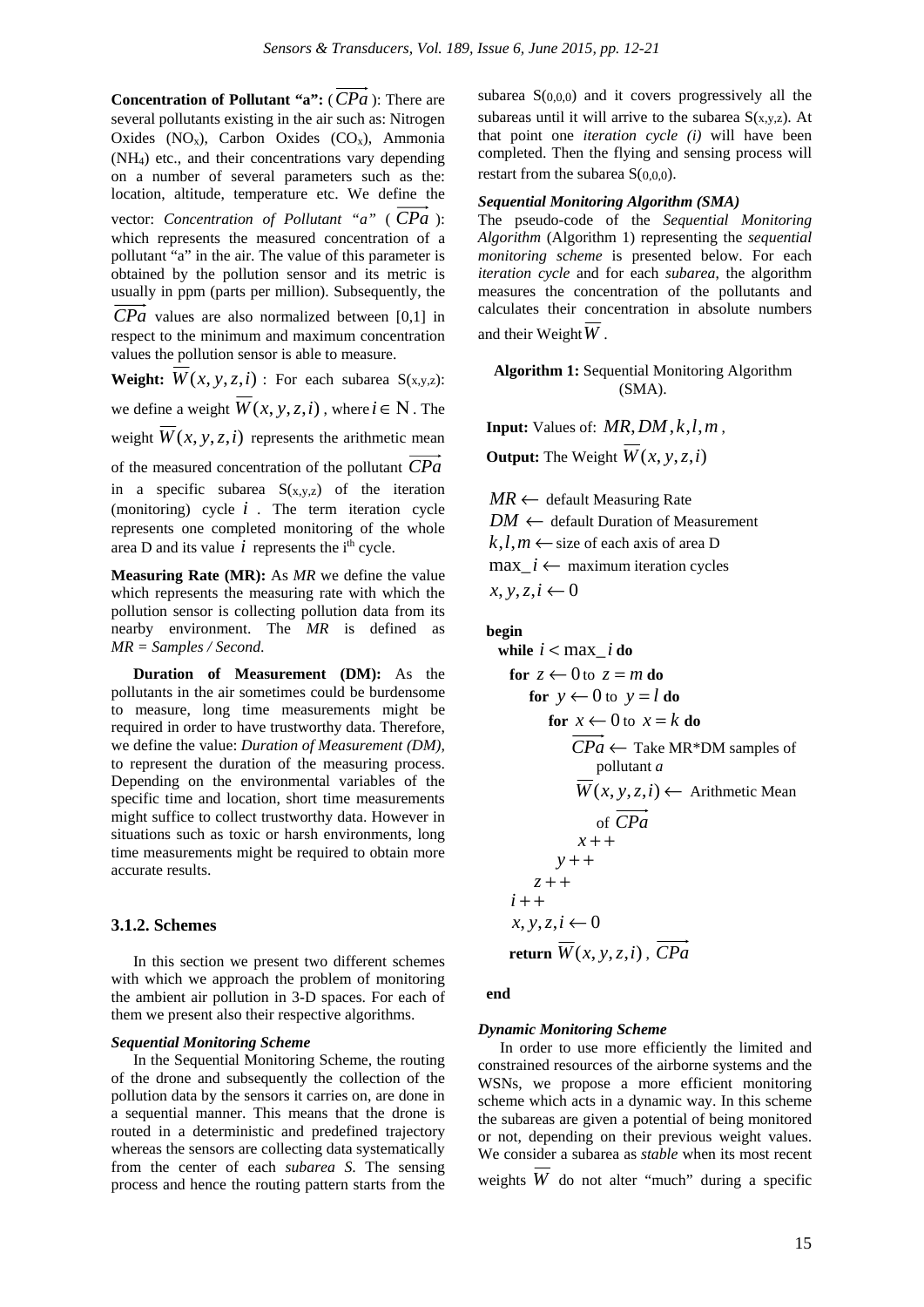time frame. In that case, we can avoid visiting and consecutively avoid monitoring a *stable subarea*. As a result we can use more efficient the limited energy of both the drone and the sensors whilst increasing the time efficiency of the system as well. Lower energy consumption could be translated into monitoring of larger areas and for longer periods of time.

In order to better describe the *dynamic monitoring scheme*, some further definitions in extension to the general ones (mentioned for the sequential monitoring scheme), are needed to be made.

**Minimum Iteration Cycles (min\_i):** The parameter *min\_i* is used to define the number of minimum iteration cycles (monitoring cycles) for which the algorithm will keep collecting data sequentially from all the subareas before it will enter into the dynamic mode.

**Threshold (Thr):** The *Thr*, threshold parameter is an upper bound of the mean accumulated difference between subsequent weights over a specific number of consecutive iteration cycles. Subareas for which their most recent weights are remaining "almost" invariable, are deliberated as *stable subareas*. Moreover, the *Thr* describes the sensitivity of the algorithm. With the term sensitivity we refer to the degree of the pollution variation each subarea is allowed to sustain in order to be considered as *stable*. It is an important parameter, as it allows the adjustment of the tradeoff between the sensitivity of the monitoring process versus the time and the energy needed to complete iteration *cycle i.*

**Last iteration Cycles** to Compare **(LiC)**: The parameter *LiC* delineates the number of the most recent iteration cycles whose  $\overline{W}$  will be used in the comparison with the threshold *Thr*.

**Idle Value (Idle(x,y,z)):** The *Idle*(x,y,z) is a parameter which represents the number of iterations for which a subarea remains in *stable mode* and thus is not being monitored.

**Maximum Idle state (maxIdl):** The *maxId* bounds the maximum *iteration cycles* for which a subarea is allowed to stay in Idle considered as *stable subarea*. It is used to ensure the reliability of the algorithm in terms of avoiding the formation of holes and to guarantee the refreshness rate of each subarea. It assures that there will not exist any "ghost-subareas" i.e. areas which might remain unmonitored for a "long" period of time.

#### *Dynamic Monitoring Algorithm (DMA)*

In this subsection we present the *dynamic monitoring algorithm* which represents the dynamic monitoring scheme. In this algorithm, for each subarea and for each iteration cycle, the concentration and the weights of their pollutants are measured. The same conception holds for the SMA with the main difference that the DMA takes into

consideration the property that a subarea might be monitored or not depending on its stability parameter. Initially the algorithm will monitor the area D for a *minimum iteration cycles (min\_i*) before it will start taking into account the stability parameter of each subarea. The maximum iteration cycles for which the algorithm will be executed is set by *max\_i* and the maximum idle iteration cycles  $I dle(x,y,z)$  for which a subarea can remain at stable is set by *maxIdl*. The Algorithm 2 is presented below.

#### **Algorithm 2:** Dynamic Monitoring Algorithm (DMA).

**Input:** Values of: *MR*,*DM*, *k*,*l*,*m*,min\_ *i*,*Thr*, *LiC*,max *Id* **Output:** The Weight  $\overline{W}(x, y, z, i)$ *MR* ← default Measuring Rate  $DM \leftarrow$  default Duration of Measurement  $k,l,m \leftarrow$  size of each axis of area D min  $i \leftarrow$  minimum iteration cycles max  $i$  ← maximum iteration cycles  $Thr \leftarrow$  Threshold defining an area as stable  $LiC \leftarrow$  Last iteration cycles to compare max *Idl* ← maximum idle-state value  $x, y, z, i$  ← 0 **begin while**  $i < max$  *i* **do for**  $z \leftarrow 0$  to  $z = m$  **do for**  $y \leftarrow 0$  to  $y = l$  **do for**  $x \leftarrow 0$  to  $x = k$  **do if**  $i > min$  *i* and *Thr Lic*  $\frac{i}{\sqrt{2}}$   $|W(x, y, z, i-1) - W(x, y, z, i)|$  $\sum_{i-LiC}^{i} \frac{|W(x, y, z, i-1) - W(x, y, z, i)|}{Lic}$  $| W(x, y, z, i - 1) - W(x, y, z, i) |$ and  $I dle(x, y, z) < \max I d l$  then  $\overline{W}(x, y, z, i) \leftarrow \overline{W}(x, y, z, i-1)$  $I$ *dle*(*x*, *y*, *z*) + +  **else**   $CPa \leftarrow$  Take MR\*DM samples of pollutant *a*  $\overline{W}(x, y, z, i)$  ← Arithmetic Mean of *CPa*  $I$ *dle*(*x*, *y*, *z*)  $\leftarrow$  0  $x + +$  *y* + + $z + +$  $i + +$  $x, y, z, i$  ← 0 return  $\overline{W}(x, y, z, i)$ ,  $CPa$ 

**end**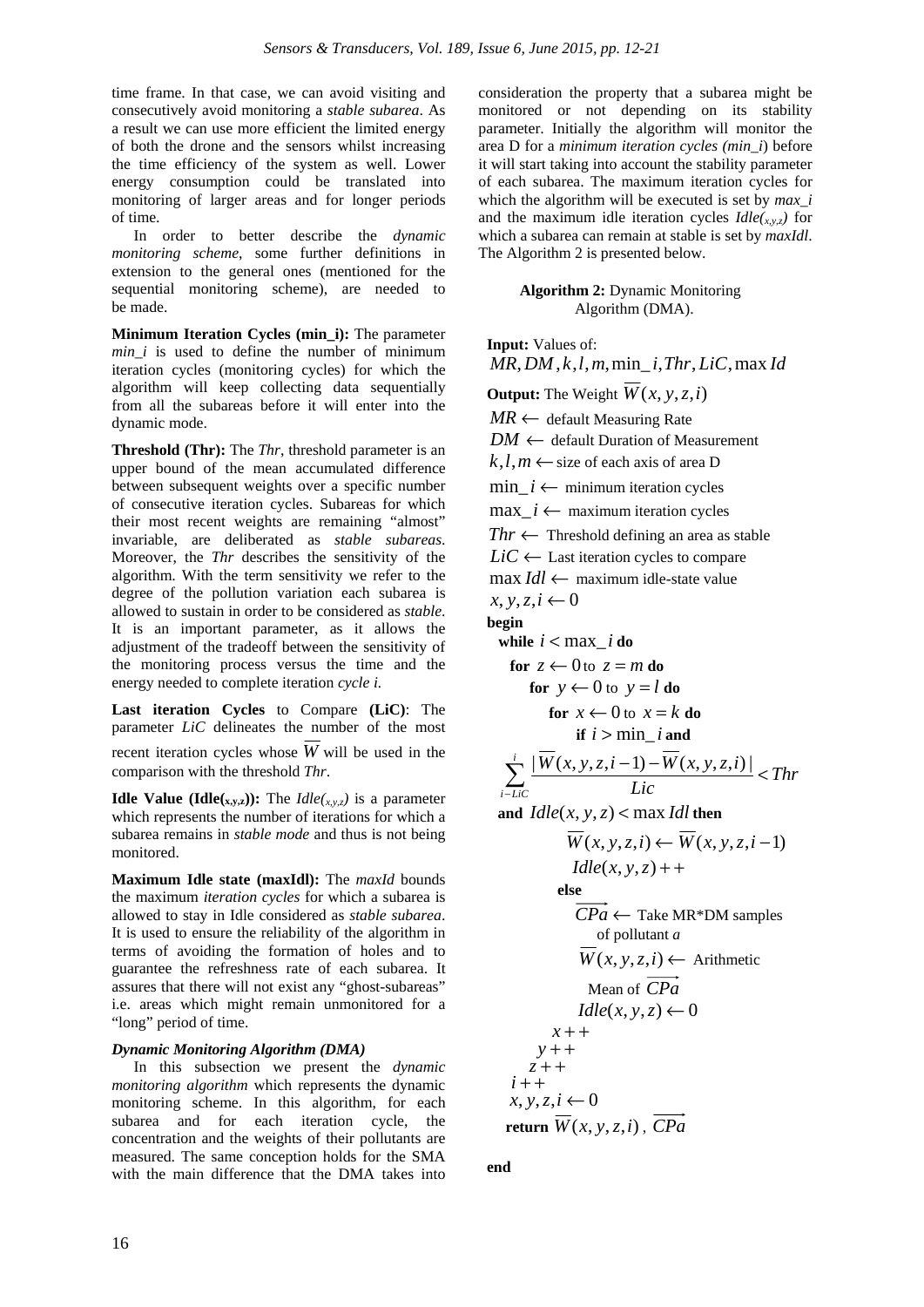# **3.1.3. Complexity**

In this section we present and compare the time complexity of our two proposed algorithms. In the first scheme (*SMA*), the visiting pattern of the subareas by the drone and hence their monitoring by the sensors, is done in a continuous-sequential way, in which all the subareas are monitored in every monitoring cycle. To measure the time complexity of the two algorithms, we consider the number of measurements performed assuming the following:  $k=l=m=n-1$  (in particular the x axis is tessellated in n equal parts and the same holds for the y and z axis); the transportation time Ttr needed to move from one subarea to a neighboring one in comparison to the monitoring time needed to monitor a subarea  $(Tm = MR*DM)$  is negligible, i.e. Ttr<<Tm. Therefore the time complexity of the SMA algorithm is: n3\*MR\*DM. In the second scheme (*DMS*), the visiting pattern of the drone and the monitoring of the area D, is done in a dynamic way based on the decision of whether a subarea is stable or not. Considering a subarea as stable allows the system to bypass it and move to the next subarea. The efficiency of this algorithm lies in the fact that some subareas might not be monitored which results in less power consumption of the whole system, or in extended monitor space. The time complexity of the  $DMA$  algorithm is  $O(n^{3*}MR*DM)$ , but depending on the algorithm's input values and the environmental parameters the *DMA* could perform better than that.

#### **3.2. Implementation of the Airborne System**

As far as the implementation of the system is concern, we had to face the following challenges:

a) The limited energy resources of the unmanned aerial vehicles and the sensor nodes;

b) The assembly of a lightweight UAV which would be able to carry on the additional payload of the sensor node;

c) The integration of a flying mechanism that could enable the UAV to fly also autonomously; and lastly

d) The development a WSN system that would be able to support the mobility of the UAV in a threedimensional environment and transmit its data in near-real time. The implementation and our proposing solution towards those challenges are divided in two subsystems which we present below: the airborne-flying subsystem and the WSN subsystem.

#### **3.2.1. Airborne Subsystem**

Due to the nature of the problem of monitoring the ambient air quality, one of the key requirements that we needed to face was the implementation of a system that would be able to take measurements in the air in three-dimensional spaces. The solution that we propose towards this challenge is the use of unmanned aerial vehicles (UAVs) and in particular quadrocopters. Quadrocopters have the ability to take off and land horizontally, they are also able to spin around their vertical axis and most importantly hover in the air. Their ability of hovering in the air allows us to maintain them in the air at specific positions for as long as it is needed. Alternative airborne systems that are using small planes are not able to hover and thus are not suitable for our application. The drone (the term is used interchangeably with the term quadrocopter) that we use in our system is shown in Fig. 3 (Left) and we self-assembled it from parts which are produced by 3DRobotics. It is a lightweight and powerful APM Copter with a load capacity of approximately 600gr. It benefits from mechanical simplicity and design flexibility and despite its small size it is capable of lifting small payloads. The four blades of the drone as well as its communications are controlled via the ardupilot, which is an open source UAV platform able to autonomously control multicopters. We equipped the drone with a GPS antenna and with a telemetry set operating at 433 MHz. In our implementation we used the version of ArduPilotMega 2.6 which gives us a lot of advantages such as: autonomous flight; automatic stabilization; navigation using GPS; reception of telemetry information and control of the drone in real-time using the MAVLink protocol.



**Fig. 3.** (left) Drone assembled, embedding GPS and telemetry antenna. (right) Basestation node and wireless sensor node for pollution monitoring.

#### **3.2.2. WSN Subsystem**

To achieve the main goal of our work (i.e. to automatically monitor the ambient air and extract information regarding its quality) we use a wireless sensor network. This network is comprised of two nodes with gas sensing capabilities and one basestation for receiving the data from those nodes. One node was dedicated for the airborne measurements and the other one for ground measurements used for comparisons. Both of them were transmitting their collected data to the basestation. The nodes are comprised of the following components:

a) An electronic board for accommodating the gas sensors,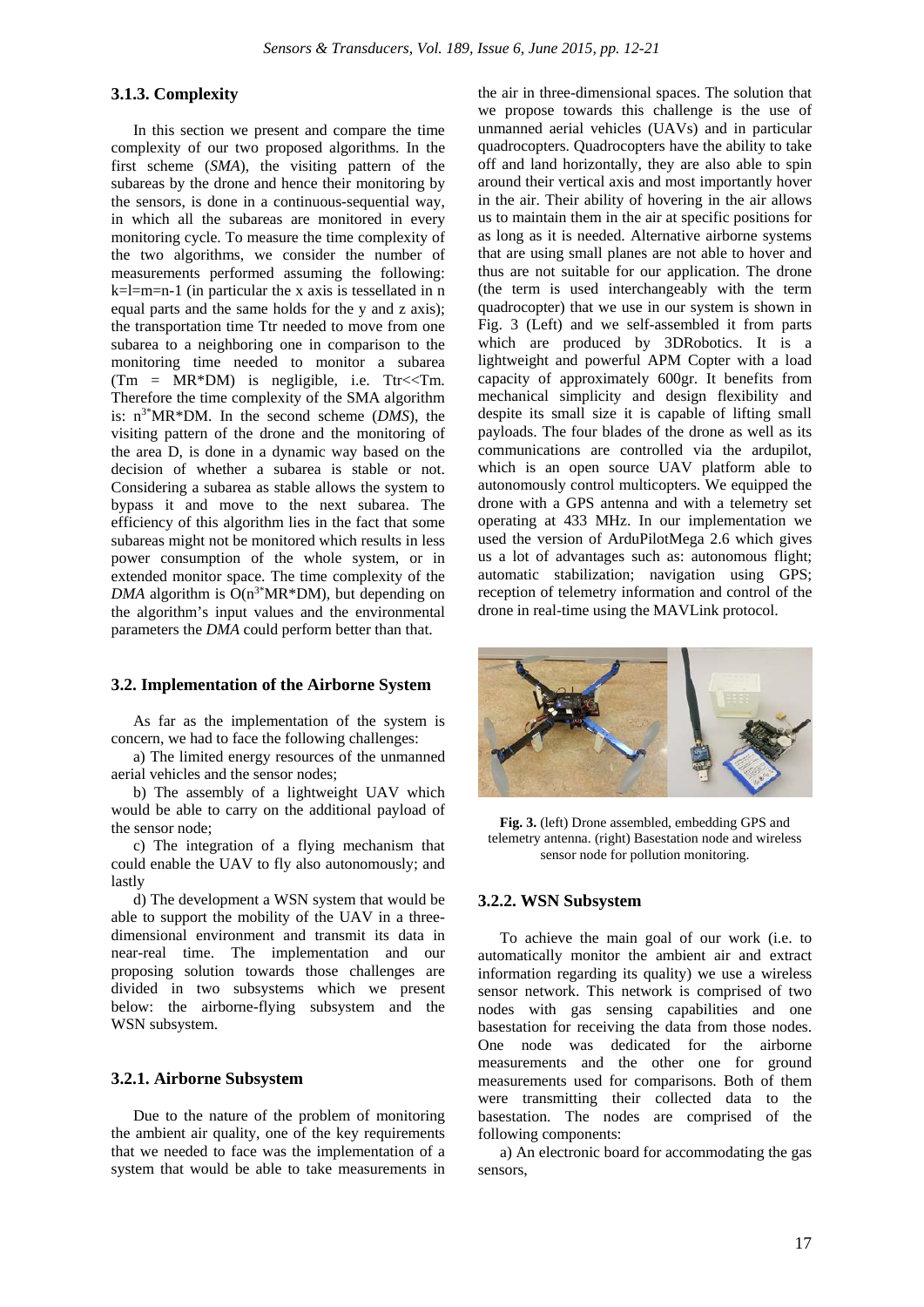b) The gas sensors,

c) An external antenna for communicating with the basestation,

d) A main board with the processor,

e) A GPS module,

f) A rechargeable battery.

Due to the fact that the nodes and their components are very sensitive and fragile we designed and 3D-printed a cover box to protect them. The complete assembled node, its cover box and the basestation are shown in Fig. 3 (Right). Both the nodes and the basestation we used are manufactured by Libellium [18]. As far as the nodes are concerned, we used as their main board the Waspmote v1.2. The Waspmote node runs with the ATmega 1281 microcontroller at a frequency of 14.7456 MHz and with a memory of 128 kB. On top of the mainboard, a 2dBi XBee pro 802.15.4 antenna was integrated for communicating with the basestation. In addition, a sensor board with temperature, humidity, atmospheric pressure and gases sensors was integrated. In particular, the gases sensors that we installed were: Molecular Oxygen (O2), Ammonia (NH3), Methane (CH4) and Carbon Dioxide (CO2) manufactured by Figaro [19]. Moreover, we equipped the nodes with a GPS module so that we<br>could time-stamp and position-stamp the could time-stamp and position-stamp the measurements taken by the sensors. The energy supply of the nodes was provided by a Li-Ion rechargeable battery with a capacity of 6600 mAh. The size of the box including all the components was  $8\times8\times7$  cm and it weighted in total 300 g with a battery weighting 200 g.

On the other endpoint of our WSN subsystem, the basestation was equipped with a 5dBI XBee pro 802.15.4 antenna. It was connected via a USB to a computer for receiving and propagating the information to the backend program, which we developed in C#. This program was designed to be responsible for logging all the information that is receiving, analyze them in order to calculate the concentration of the pollutants *CPa* and their weights  $\overline{W}(x, y, z, i)$  and as well visualize them.

# **4. Experiments and Evaluation**

#### **4.1. Implementation of the Airborne System**

The overall experimental set up of the system can be seen in Fig. 3. The weight of the drone itself was: 1.5 kg and the additional weight of the sensor node was 0.3 kg resulting in a total weight of 1.8 kg. For our experiments we chose an area of 6.3 hectares in a heterogeneous environment in-between of a small forestall area and residential buildings, Fig. 4. The experiments we conducted regarding our system were divided in the three following categories:

- a) WSN behaviour;
- b) Airborne system behavior;
- c) Integration of the WSN and airborne system.



**Fig. 4.** Area of experiments.

#### **4.1.1. WSN Experiments**

Firstly we run experiments on the WSN subsystem to determine its behaviour. We note here that in order to achieve highly accurate calibration of the gas sensors, specific chemical gas tubes need to be used. However, as the measurements of the pollutants with high laboratory accuracy is out of the scope of this paper, the calibration of the gas sensors was done based on trial and error. Nonetheless, even if we could not achieve high accuracy we could obtain very accurate variations in the concentration of the pollutants between different measurements.

For our experiments we installed gas sensors for CO2, CH4, NH3 and O2, along with sensors for environmental parameters of temperature, humidity and atmospheric pressure. The raw data acquired from the gas sensors, the environmental sensors and the GPS, were sent to the basestation using the XBee antenna in four separate packets. Once the packets were received by the basestation, the backend program running on a laptop analyzed the raw data and visualized them in a user friendly way. A screenshot of the program while it was receiving data from the wireless node is shown in Fig. 5.

| . a I<br>$\mathbf{x}$<br>ш                                                                                                                                                                                                                                                                                 |
|------------------------------------------------------------------------------------------------------------------------------------------------------------------------------------------------------------------------------------------------------------------------------------------------------------|
| PRINTING GENERAL INFORMATION<br>1.REPORTING Pack_Coun: PID:27<br>Packet ID VALUE = $27$<br>2.REPORTING GPS COORD: #GPS:46.176483:6.139168<br>3.REPORTING GPS Time : GPS_TIME:173003<br>4. REPORTING Altitude : ALT_GPS: 446.6 meters<br>5. REPORTING Battery : BAT#BAT: 24 %                               |
| $\ldots \ldots$ .PRINTING ENVIRONMENTAL INFORMATION<br>6.REPORTING Temperature: TEM:9.354 Celcius<br>7. REPORTING Humidity : HUM: 46.687 %RC<br>8.REPORTING Atm. Pressure: ATM:6:103.31990 kPa                                                                                                             |
| PRINTING POLLUTION INFORMATION<br>9. REPORTING 02: 02:5793<br>$9.1$ Percentage of 02 Concentration : 19.788% (197880 ppmv)<br>9.2 The 02 normalized Weight $[27]$ is: 0.66<br>10.REPORTING NH3: NH3:26193<br>10.1 Concentration of NH3:3.77232057 ppm<br>10.2 The NH3 normalized Weight[27] is: 0.03772321 |
| 11. REPORTING CH4: 4361<br>11.1 Concentration of CH4:1.40326498 ppm<br>11.2 The CH4 normalized Weight[27] is: 0.00014033<br>12. REPORTING CO2: Co2: 5587<br>12.1 Concentration of CO2:335.71439004 ppm<br>12.2 The CO2 normalized Weight[27] is: 0.0036819                                                 |

**Fig. 5.** Backend program for receiving, analyzing and visualizing the date collected from the sensor nodes.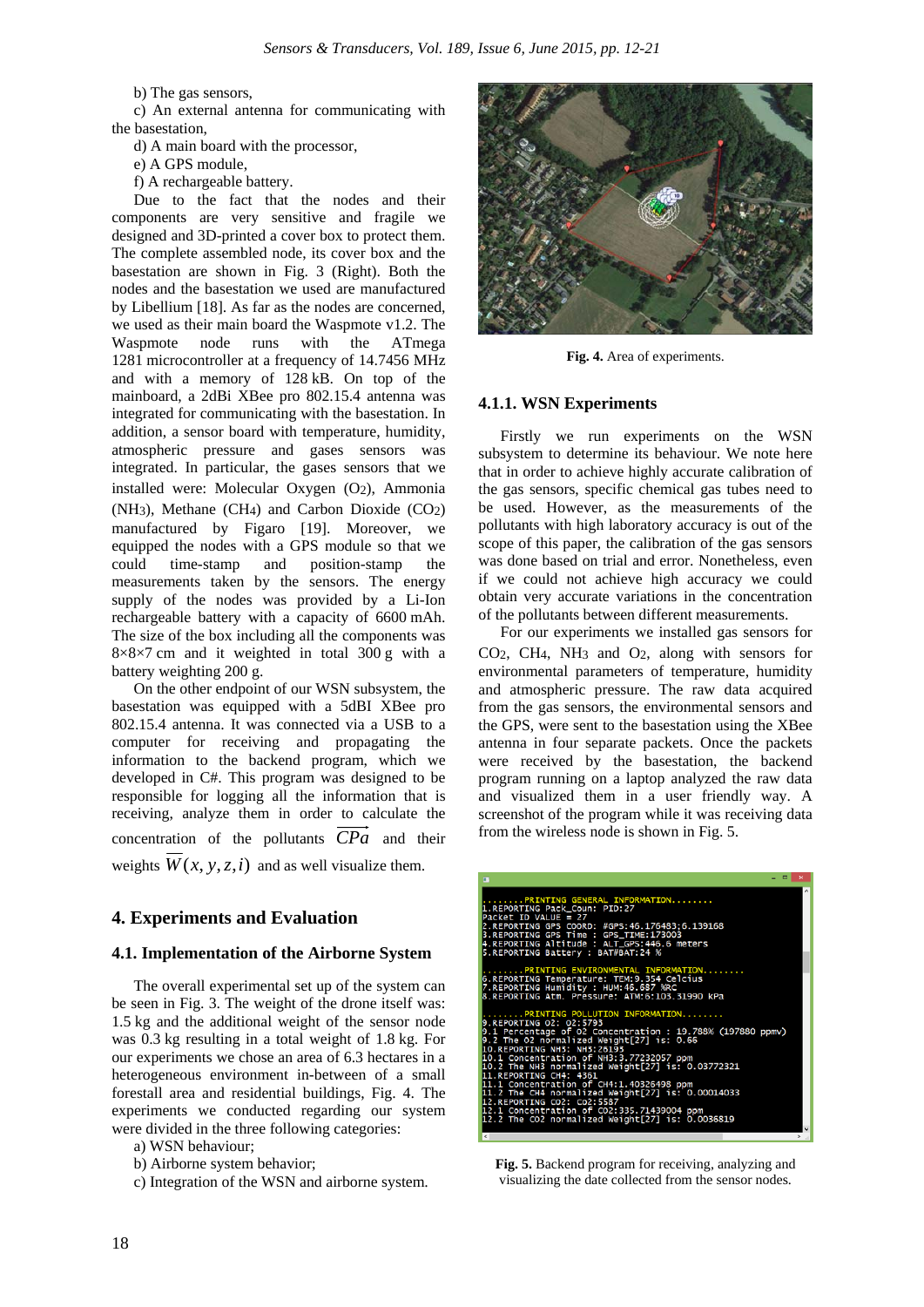In order to complete one data gathering cycle (from the sensors described above) at one specific location, it was required 1 min. and 15 sec. This relatively big amount of time introduced some energy and time related problems that we will discuss below.

| п                                                                                                                                                                                                                                                                           | $    -$ |
|-----------------------------------------------------------------------------------------------------------------------------------------------------------------------------------------------------------------------------------------------------------------------------|---------|
| PRINTING GENERAL INFORMATION<br>1. REPORTING Pack_Coun: PID:27<br>Packet ID VALUE = $27$<br>2.REPORTING GPS COORD: #GPS:46.176483:6.139168<br>3.REPORTING GPS Time : GPS_TIME:173003<br>4.REPORTING Altitude : ALT_GPS:446.6 meters<br>5. REPORTING Battery : BAT#BAT: 24 % | ۸       |
| PRINTING ENVIRONMENTAL INFORMATION                                                                                                                                                                                                                                          |         |
| 6.REPORTING Temperature: TEM:9.354 Celcius<br>7.REPORTING Humidity : HUM:46.687 %RC<br>8.REPORTING Atm. Pressure: ATM:6:103.31990 kPa                                                                                                                                       |         |
| PRINTING POLLUTION INFORMATION                                                                                                                                                                                                                                              |         |
| 9. REPORTING 02: 02:5793                                                                                                                                                                                                                                                    |         |
| 9.1 Percentage of O2 Concentration : 19.788% (197880 ppmv)<br>9.2 The O2 normalized Weight[27] is: 0.66<br>10.REPORTING NH3: NH3:26193                                                                                                                                      |         |
| 10.1 Concentration of NH3:3.77232057 ppm                                                                                                                                                                                                                                    |         |
| 10.2 The NH3 normalized Weight[27] is: 0.03772321<br>11. REPORTING CH4: 4361                                                                                                                                                                                                |         |
| 11.1 Concentration of CH4:1.40326498 ppm                                                                                                                                                                                                                                    |         |
| $11.2$ The CH4 normalized Weight $[27]$ is: $0.00014033$<br>12. REPORTING CO2: Co2: 5587                                                                                                                                                                                    |         |
| 12.1 Concentration of CO2:335.71439004 ppm                                                                                                                                                                                                                                  |         |
| 12.2 The CO2 normalized Weight[27] is: $0.0036819$                                                                                                                                                                                                                          |         |

**Fig. 5.** Backend program for receiving, analyzing and visualizing the date collected from the sensor nodes.

# **4.1.2. Airborne Experiments**

As far as the experiments of the airborne subsystem are concerned, we were able to operate the quadrocopter described previously in two different flying modes: the automatic and the manual one. The automatic flying mode uses the APM 2.6, a GPS receiver, an accelerometer and the "mission planner" software installed on a laptop. Via this software we were able to set specific waypoints in an area and program the drone fly towards those waypoints. Once we set up the waypoints on a graphical interface, we uploaded them to the APM of the drone using the MAVLINK protocol. The benefit of the automatic flying mode enables the drone to take off and land without our intervention. Moreover, we could send commands to the drone in real time, while it was flying to change its direction. This was proven especially useful when the pollution in some areas was higher than expected and the area had to be revisited. In the second flying mode of the drone i.e. the manual one, we used a Futaba 7-Channel Radio Transmitter. The auto-stabilization system of the APM stabilized the drone even in the presence of strong winds. In order to maintain the safety precautions, the drone was landing when its battery was at 20 %. Its maximum flying time with a fully charged 5000 mAh 11.1V LiPo battery without any payload, was approximately 15 minutes.

#### **4.1.3. WSN and Airborne System Integration**

In the last set of experiments we combined and tested the integration of the WSN and the drone. For this category of experiments, we defined a fraction of our overall experimental area; a small cubic area D. The edges of this cubic area of interest were 39 meters long with a total volume of 59319 m<sup>3</sup>. This area was tessellated in 3×3×3 subcubes where the centers of each subcube (subarea S) were 13 meters apart from each other. Every time the measurements were gathered from each *subarea*, the collected data were sent to the basestation in near-real time, and simultaneously they were also saved locally. Due to the additional weight of the sensor node and its battery, the maximum flight time of the drone was reduced from 15 to 12 minutes. Initially we set up the sensor node to collect data from all of its sensors (i.e. pollutants, environmental parameters and GPS). In these initial experiments, the time needed to perform measurements from one *subarea* was 1 minute and 15 seconds and compared to the 12 minutes of maximum flight time of the drone, we were able to gather measurements only from 9 subareas. Those 9 *subareas* correspond to only 0.33 *iteration cycles* and for covering the whole area D we needed at least 27 measurements (i.e. one *iteration cycle*). The traveling time from the endpoint of one layer to the starting point of an other layer was in average 4 seconds.

#### **4.2. Evaluation**

In order to evaluate better our algorithms in this real world development, we set the WSN subsystem to measure only the  $CO<sub>2</sub>$  in the air, including though GPS and environmental parameters. This shortened significantly the subarea's data gathering cycle to 15 seconds. The experience we acquire from this fact is that for the time being the batteries of the drones, despite being off the shelf, are not yet adequate to perform complex tasks. For this reason we need to develop efficient mechanisms to overcome those energy constraints.

Fig. 6 shows the results we obtained from measuring the CO2 using the *SMA* and *DMA* during the 12 min lifespan (flying time) of the drone.



Fig. 6. CO<sub>2</sub> reported concentrations using SMA and DMA algorithms during the lifespan of the drone.

The *SMA* scheme reported in this lifespan, measurements from 45 subareas. These 45 *subareas*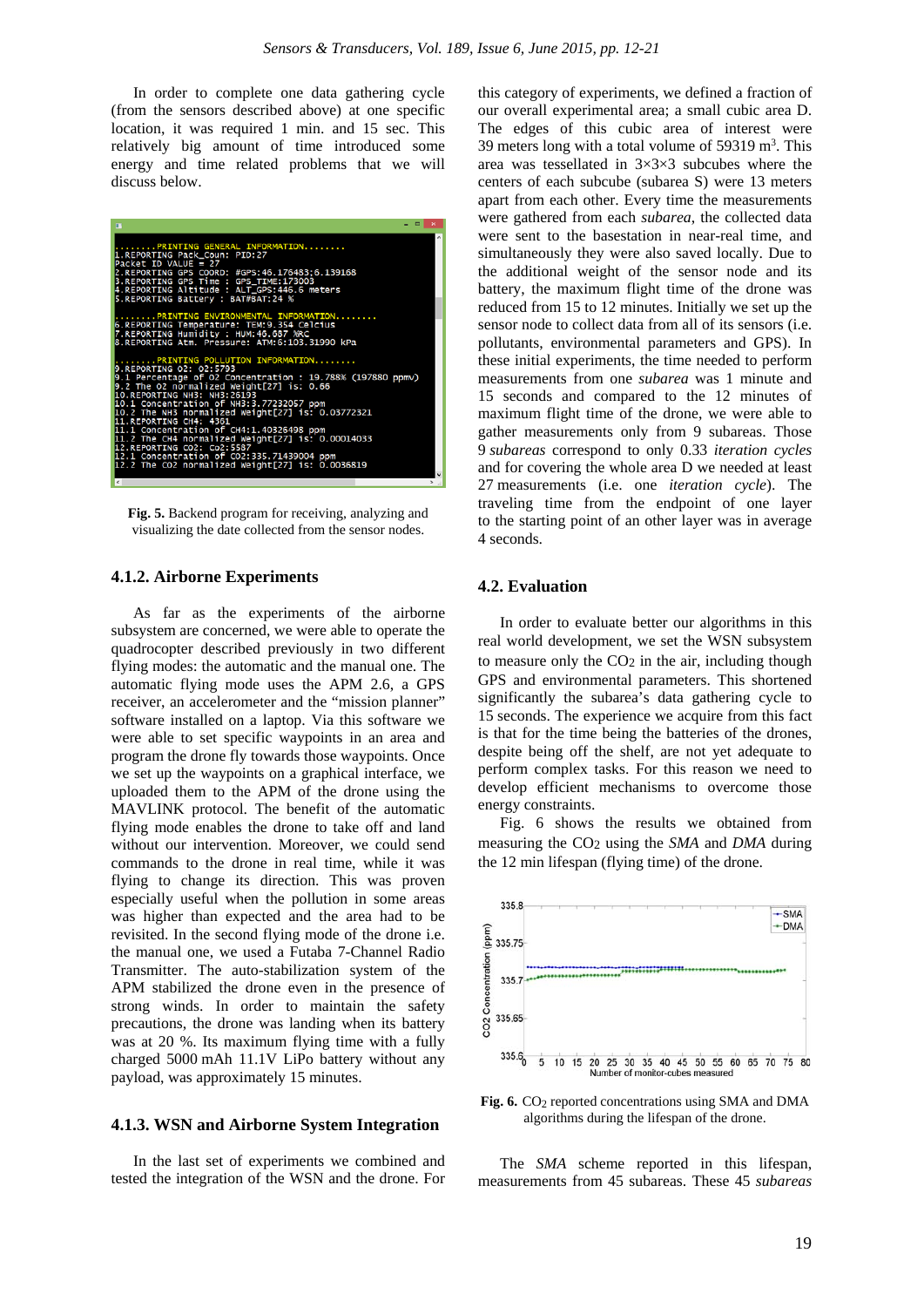correspond to 1.67 iteration cycles. On the other hand, using the *DMA* scheme (with: *Threshold* at 0.5 %, min\_i and *LiC* at 5 and the *maxId* at 10), for the same 12 minutes life-span, a total of 74 measurements were reported. These 74 measurements correspond to 2.74 *iteration cycles*.

Comparing the performance of the two algorithms, we observe that the *DMA* algorithm performs better and in particular it can report 29 more measurements than the *SMA* with a 0.5 % *tolerance* in the CO<sub>2</sub> concentration. Consequently, the *DMA* is approximately 64 % more energy efficient. In Fig. 6 we can observe also that the two algorithms report almost identical measurements. The only drawback using the *DMA* scheme is that more messages need to be sent and received to the WSN basestation which impacts negatively in the energy consumption of the sensor node. Specifically, using the *DMA*, the battery of the sensor was reduced by 4 % whereas using the *SMA* it was reduced by 2 %. However, comparing the battery depletion rate of the sensor node to the one of the drone, the difference is almost negligible. Fig. 7, shows the measured concentration of CH4 and NH3 using the DMA algorithm.



**Fig. 7.** CH4 and NH3 reported concentrations using the DMA algorithm during the lifespan of the drone.

Due to the design of the *DMA*, it is let on the freedom of the system operator to decide the tradeoff between the sensitivity of the measurements and their quantity. Meaning that: a bigger value in the *Threshold* would allow for more measurements while a smaller value would allow for more precise ones. The advantage of the near-real time monitoring of our system, is that a meteorologist for example in a scenario of a volcanic eruption, could change on-thefly the trajectory of the drone towards another area of interest. Fig. 8 depicts as an example a monitor cube of an area D. In addition, in emergency pollution situations, by using our proposed system architecture, more drones with more sensors could be dispatched for a more detailed monitoring. The backbone system which can be run on a laptop, makes the whole system easily portable and transferable.



**Fig. 8.** Example illustration of a monitoring cube from measurements in an Area D.

# **5. Conclusions and Future Work**

In this paper we investigated the challenges of the air quality monitoring and we presented a systemsolution using WSNs and UAVs. We proposed a system's architecture together with a theoretical framework and two schemes for monitoring the air pollution in 3D spaces. Furthermore, we showed the implementation of our approach with which the automatic monitoring of the ambient air can be facilitated. We have extended the capabilities of airborne systems by coupling them with WSNs. In particular, we implemented a system which is able to monitor pollutants in the air such as:  $NH<sub>3</sub>$ ,  $CH<sub>4</sub>$ ,  $CO<sub>2</sub>$ , the  $O_2$  percentage and environmental parameters such as temperature, humidity and atmospheric pressure. We developed the system, we run experiments with it and lastly we evaluated and compared our schemes and algorithms in a real deployment scenario.

Our future work plans include scaled up experiments with more drones and sensors acting in a collaborative way. In addition, we plan to investigate the direct interconnectivity between the wireless node and the autopilot system of the drone.

#### **Acknowledgements**

This work was partially supported by the EU/FIRE IoT Lab project - STREP ICT-610477.

# **References**

- [1]. Evangelatos O., Rolim J., AIRWISE: An Airborne Wireless Sensor Network for Ambient Air Pollution Monitoring, in *Proceedings of the International Conference on Sensor Networks (SENSORNETS' 15)*, Angers, France, Feb. 2015, pp. 231-239.
- [2]. Evangelatos O., Samarasinghe K., Rolim J., Syndesi: A framework for creating personalized smart environments using wireless sensor networks, in *Proceedings of the Conference on Distributed*